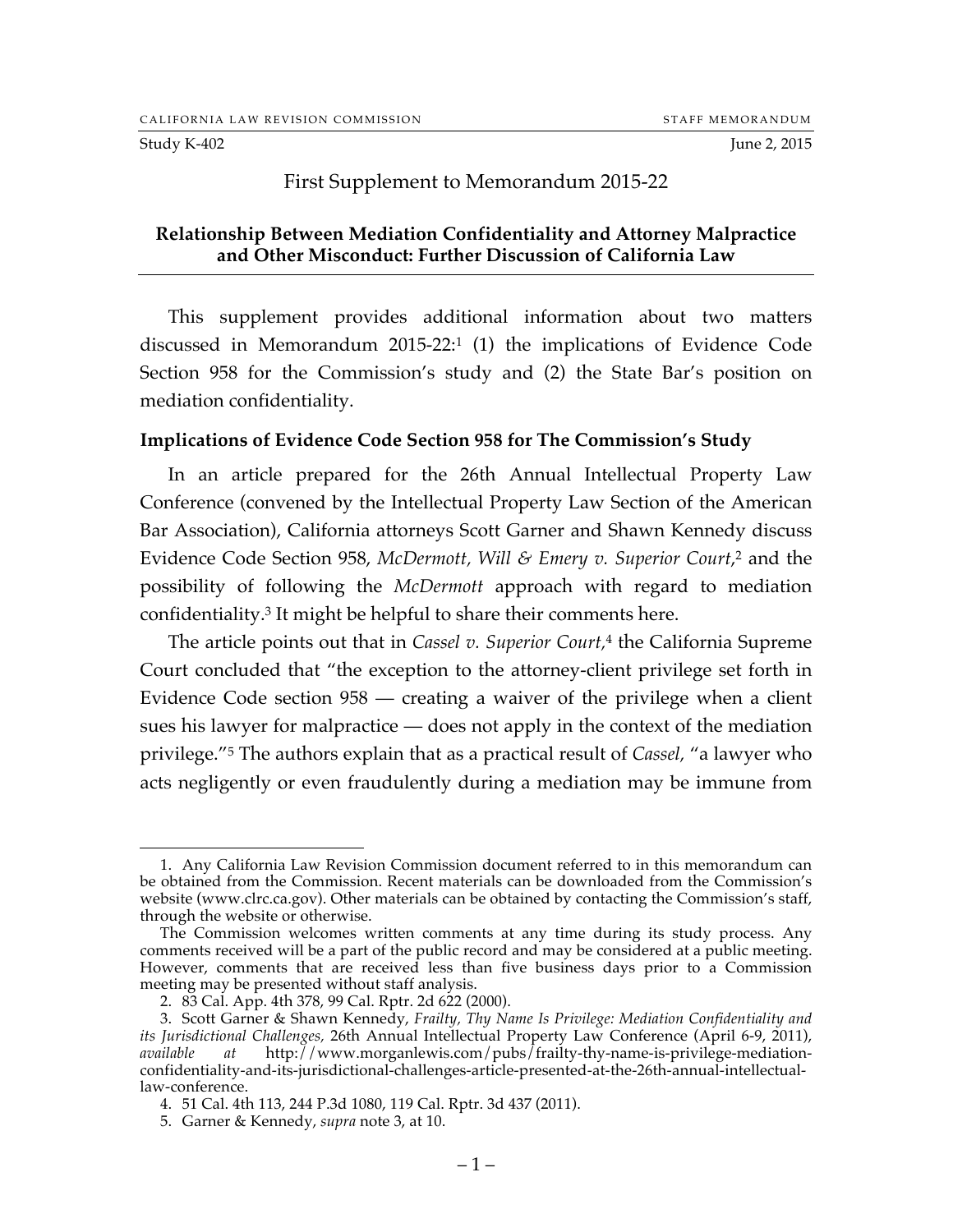liability to his client."<sup>6</sup> They note that this "is just one of the tradeoffs to protecting the confidentiality of the mediation process."7

Messrs. Garner and Kennedy then explain that the mediation confidentiality rule is a two-way street, barring both lawyer and client from using mediation evidence in a subsequent lawyer-client dispute. They query, however, whether the lawyer and client are in comparable positions:

As the *Cassel* court pointed out, just as the client may not rely on mediation-related communications to prove his malpractice claims, neither can the lawyer rely on mediation-related communications to defend against such a claim. But is that really a fair comparison? Aren't a civil defendant's due process rights implicated more strongly than a plaintiff's when that defendant is precluded from offering a defense?8

To make their point, they pose the following hypothetical:

Suppose, for example, that a client sues his lawyer for malpractice, alleging that for the two years the case was on file, the lawyer never once suggested that the client settle for anything more than \$100,000. Suppose further that the lawyer advised the client during a mediation that he offer to pay up to \$500,000 to settle the claim. Under that factual scenario, the client presumably can make out his prima facie case without relying on any mediation-related communications, and thus will not be adversely affected by *Cassel*  and similar cases. The lawyer, by contrast, will be precluded from putting on his only evidence in defense — that is, his mediationrelated advice.<sup>9</sup>

The authors observe that under California's mediation confidentiality statute, "a court likely would not allow the lawyer to disclose the protected communications, even in defense of the malpractice claim."10 They then ask: "How, if at all, could a court deal with this seemingly significant due process violation, while still remaining true to the mediation privilege statute?"11

Proceeding to answer their own question, they describe the *McDermott*  approach, in which the court dismissed a legal malpractice case on due process grounds because the lawyer-client privilege prevented the law firm from presenting evidence that was central to its defense.12 They suggest that a court

 <sup>6.</sup> *Id.* at 11.

<sup>7.</sup> *Id.*

<sup>8.</sup> *Id.* (citation omitted).

<sup>9.</sup> *Id.* 10. *Id.*

<sup>11.</sup> *Id.*

<sup>12.</sup> *Id.* at 11-12.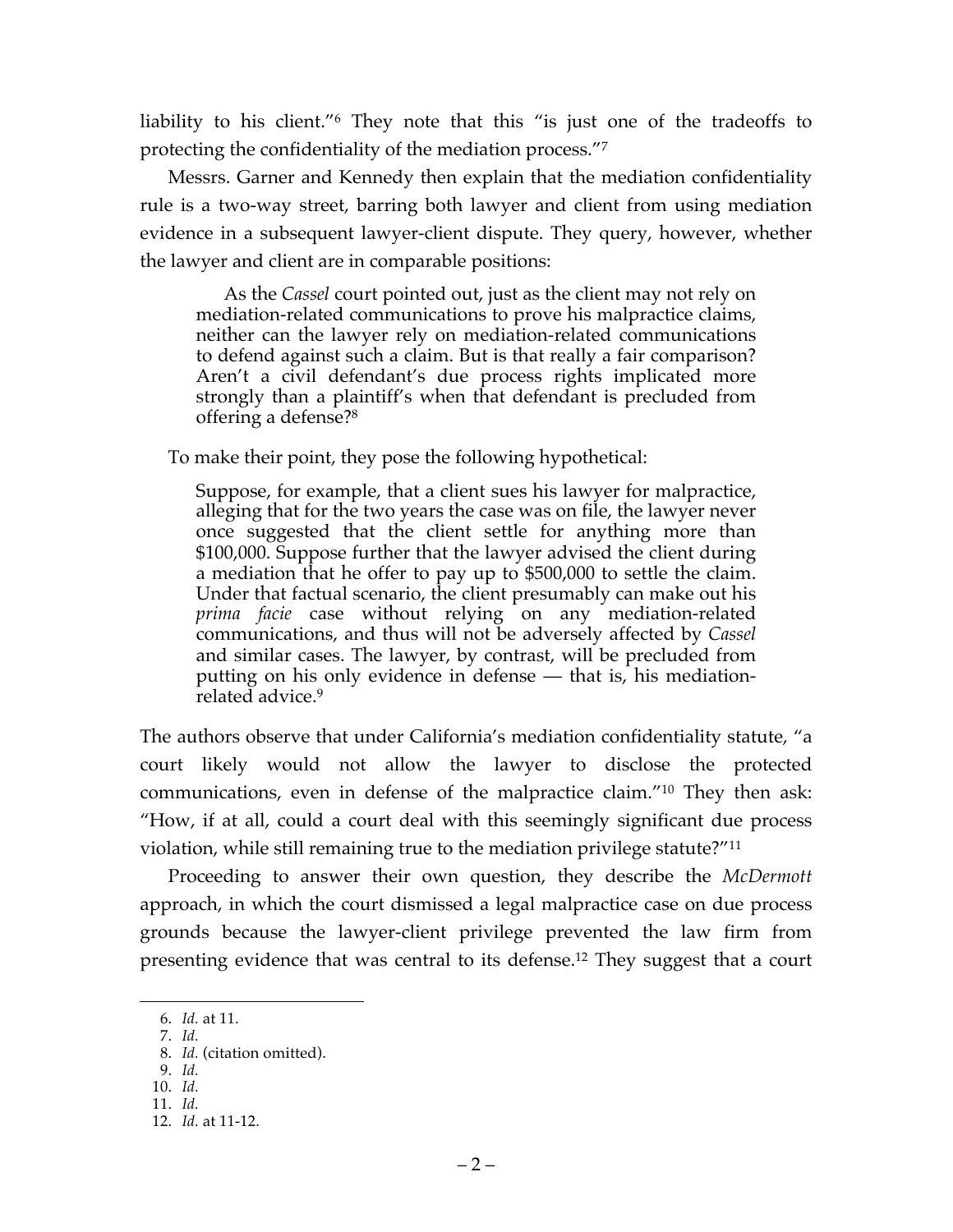could use the same approach in the mediation confidentiality context, such as in their hypothetical:

Although we are not aware of any cases where this same approach was applied in the context of the mediation privilege, in states like California *it could be argued that dismissing the lawsuit would be the right result* in a case like the hypothetical situation describe[d] above, where a lawyer otherwise would be denied the opportunity to put on a defense to a claim of malpractice.13

They note, however, that "[s]hort of finding a waiver of the mediation privilege, … it is less clear how a client seeking to assert a claim of legal malpractice based on communications during the mediation can be saved from an otherwise harsh result."14

# **Application of the Mediation Confidentiality Statutes in a State Bar Disciplinary Proceeding**

Memorandum 2015-22 describes the trial level opinion (i.e., the opinion issued by the Hearing Department of the State Bar Court) in *In re Bolanos*, <sup>15</sup> a state bar disciplinary proceeding that involved a mediation confidentiality issue. Among other things, that opinion refers to a modification of a lawyer-client fee agreement, which occurred during a mediation. A fee dispute arose after the mediation and led to the disciplinary proceeding, in which the Hearing Department "allow[ed] evidence that there was a modification and why [the lawyer] did not think the modification was valid."16 Relying on *Cassel v. Superior Court,* however, the Hearing Department excluded evidence of the mediation discussion and the exact terms of the modification.17 Based on all of the evidence admitted in the disciplinary proceeding, the Hearing Department found a number of ethical violations and recommended certain disciplinary measures.

The Hearing Department's decision was pending before the Review Department of the State Bar Court when Memorandum 2015-22 was being written. Since then, the Review Department has issued its own unpublished opinion in the *Bolanos* matter, <sup>18</sup> which reaches the same result as the Hearing Department. The Review Department's 2-1 decision is not yet final, because an appeal could still be taken to the California Supreme Court.

 <sup>13.</sup> *Id.* at 12 (emphasis added).

<sup>14.</sup> *Id*.

<sup>15.</sup> No. 12-0-12167-PEM (Sept. 16, 2013).

<sup>16.</sup> *Id.* at n.7. 17. *Id.*

<sup>18.</sup> No. 12-0-12167 (May 18, 2015).